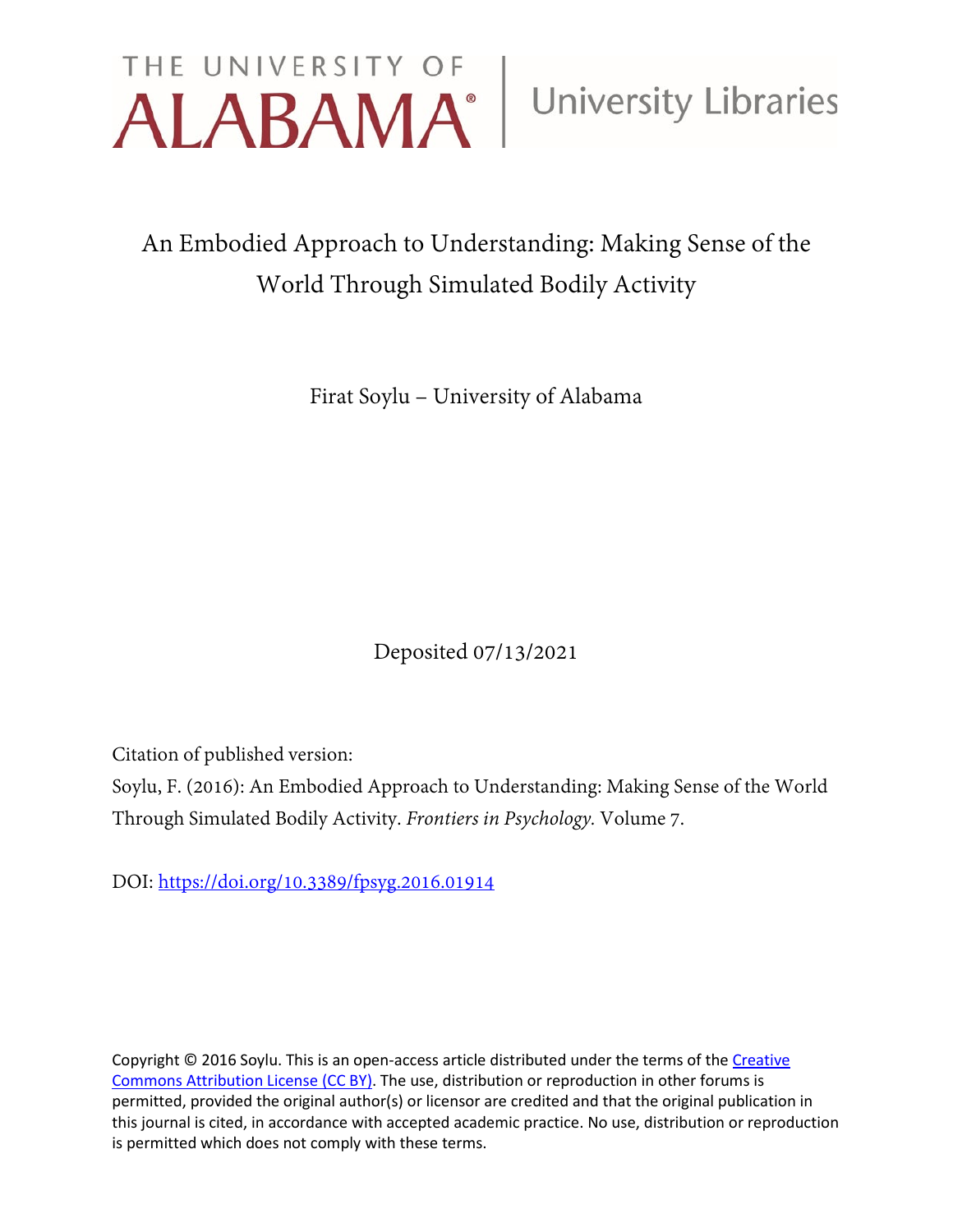



# An Embodied Approach to [Understanding: Making Sense of the](http://journal.frontiersin.org/article/10.3389/fpsyg.2016.01914/abstract) World Through Simulated Bodily **Activity**

#### [Firat Soylu](http://loop.frontiersin.org/people/180574/overview)\*

Educational Psychology Program, College of Education, The University of Alabama, Tuscaloosa, AL, USA

Even though understanding is a very widely used concept, both colloquially and in scholarly work, its definition is nebulous and it is not well-studied as a psychological construct, compared to other psychological constructs like learning and memory. Studying understanding based on third-person (e.g., behavioral, neuroimaging) data alone presents unique challenges. Understanding refers to a first-person experience of making sense of an event or a conceptual domain, and therefore requires incorporation of multiple levels of study, at the first-person (phenomenological), behavioral, and neural levels. Previously, psychological understanding was defined as a form of conscious knowing. Alternatively, biofunctional approach extends to unconscious, implicit, automatic, and intuitive aspects of cognition. Here, to bridge these two approaches an embodied and evolutionary perspective is provided to situate biofunctional understanding in theories of embodiment, and to discuss how simulation theories of cognition, which regard simulation of sensorimotor and affective states as a central tenet of cognition, can bridge the gap between biofunctional and psychological understanding.

Keywords: biofunctional understanding, psychological understanding, embodied cognition, simulation theories, evolution of cognition

Understanding is a widely used but an ill-defined concept. Colloquially it refers to meta awareness or conscious monitoring of a mental state that involves making sense of a situation or an event. It also implies a parity between one's own mental model (e.g., of a phenomenon), and another person's mental model (e.g., "I understand what you mean") or an external entity that represents a model (e.g., "I understand what the text says"). Educators often use the term understanding as part of the goal statement of an instructional program or intervention to imply a deep form of learning, where what is understood is internalized and becomes readily available for future interpretation of events and decision making. In spite of the wide use of the term both in colloquial and academic language, understanding is not subject to scientific study in cognitive sciences and education to the extent that other mainstream constructs are, such as perception, learning, memory and executive function. This essay focuses on one approach to understanding, the biofunctional one, and situates biofunctional understanding in a wider embodied cognition framework, in an effort to reinterpret understanding as a bodily state (as opposed to a mere mental state), and to situate understanding as an evolutionary outcome; a response to the pressures of living in a time-pressured environment.

Biofunctionalism defines understanding as the special function of the distributed biological activity in the various subsystems of the agent's nervous system and the immediate source of an

#### **OPEN ACCESS**

#### Edited by:

Franco Zengaro, Delta State University, USA

#### Reviewed by:

Matej Hoffmann, Fondazione Istituto Italiano di Technologia, Italy William Stewart, Delta State University, USA

> \*Correspondence: Firat Soylu fsoylu@ua.edu

#### Specialty section:

This article was submitted to Cognition, a section of the journal Frontiers in Psychology

Received: 23 December 2015 Accepted: 22 November 2016 Published: 06 December 2016

#### Citation:

Soylu F (2016) An Embodied Approach to Understanding: Making Sense of the World Through Simulated Bodily Activity. Front. Psychol. 7:1914. doi: [10.3389/fpsyg.2016.01914](https://doi.org/10.3389/fpsyg.2016.01914)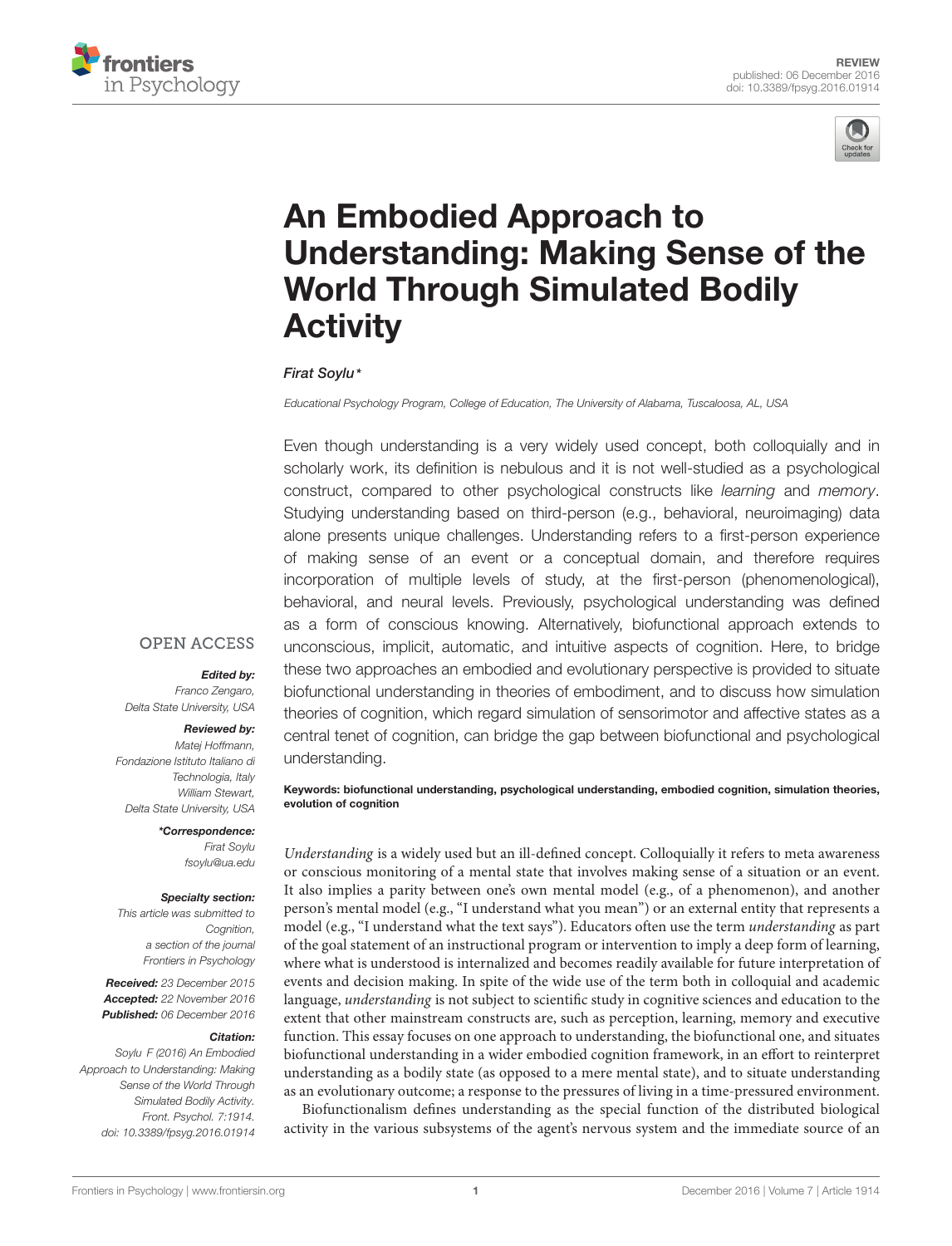agent's ongoing living experience [\(Iran-Nejad,](#page-9-0) [2013\)](#page-9-0). Understanding is not a conscious construction or acquisition of mental structures that act as models of the outside world. Rather, it is an adaptive change at the biological level as a result of situated activity. It happens even when we are not consciously paying attention to what we do. In this sense, it is like breathing [\(Iran-](#page-9-0)[Nejad,](#page-9-0) [2013\)](#page-9-0). It can be controlled and structured with conscious reflection, but it also lingers in an automatic, unconscious way. In contrast with the cognitivist characterization of understanding as acquiring permanent and abstract representations in the long-term memory, biofunctionalism defines understanding as a dynamic process where cognitive patterns elicited during understanding are transient and dynamic.

In this paper a biofunctionalist account for understanding is situated in empirical and theoretical embodied cognition research. The overall purpose is to support the following four arguments on understanding based on theories of embodiment and empirical work on bodily foundations of cognition:

- (1) Understanding is biological. It is an adaptive evolutionary response to living in a time-pressured and dynamic environment.
- (2) Understanding is experiential. Understanding does not follow acquisition of permanent and abstract mental representations, it is a result of situated activity.
- (3) Understanding involves acquisition reactivation of transient sensorimotor and affective states.
- (4) Biofunctional understanding is a prerequisite for psychological understanding [\(Iran-Nejad,](#page-9-0) [2013\)](#page-9-0). Simulated multi-modal activity actualizes biofunctional understanding which, in turn, underlies psychological understanding. Psychological understanding makes use of perceptual symbols systems [\(Barsalou,](#page-8-0) [1999,](#page-8-0) [2008\)](#page-8-1) to consciously access and structure biofunctional understanding.

These arguments are not separately considered here since they are all interrelated. Instead, the discussion is structured around theories of embodiment in the most salient domains of human cognition for "understanding" (i.e., social cognition and verbal skills, manual skills and tool use, and metaphorical thinking). The reflection on these three domains unfold the necessary theoretical implements to ground a biofunctional account for understanding in embodied cognition.

## UNDERSTANDING

Understanding is a nebulous concept. Philosophers have tackled the issue of understanding and how it differs from knowing. According to some, understanding constitutes a form of knowing [\(Grimm,](#page-9-1) [2006\)](#page-9-1), according to others [\(Meserve,](#page-9-2) [1981;](#page-9-2) [Zagzebski,](#page-10-0) [2001;](#page-10-0) [Kvanvig,](#page-9-3) [2003\)](#page-9-3) understanding implies a tighter integration between the content and the subject than knowing; "when we say that we understand what others are doing or saying, we are stating something quite different than that we know. To understand is literally to stand under, to grasp, to hear, get, catch, or comprehend the meaning of something. To know is to signal that one has engaged in conscious deliberation and

can demonstrate, show, or clearly prove or support a claim" [\(Schwandt,](#page-9-4) [1999,](#page-9-4) p. 452).

Understanding involves internalizing the content in a way that it changes our perceptions and intuitions about what is understood. For example, "when a mathematician says he understands a mathematical theory, he possesses much more knowledge than that which concerns the deductive aspects of theorems and proofs[...] He has an intuitive feeling for the subject, how it hangs together, and how it relates to other theories. He knows how not to be swamped by details, but also to reference them when he needs them" [\(Gregson,](#page-9-5) [2008,](#page-9-5) p. 361). This form of understanding cannot be fully explained by computational cognitive models [\(Penrose,](#page-9-6) [1997\)](#page-9-6). From a phenomenological perspective, understanding changes the phenomenal field [\(Merleau-Ponty,](#page-9-7) [1962\)](#page-9-7); the field of our experiences, how we see the things around us and how we situate ourselves. This implies a deeper form of knowing; understanding is not an isolated change in the mental representation (e.g., schema) for a given situation or knowledge domain; it represents a new state of awareness, which changes the way we perceive and respond to the world.

Approaching understanding not simply as a cerebral notion, a phenomenon that refers to a new cognitive state, but as a new bodily state that essentially changes how we respond to events in an environment requires explicating how understanding relates to action. If understanding is not merely a mental state and actually refers to acquisition of new bodily states and patterns of behavior, then how does the body support understanding? Here I respond to this question by bridging biofunctional understanding, which involve biological mechanisms that allow development of dynamic internal states to accommodate environmental changes and to allow the organism to maintain self-integrity, with psychological understanding, which is an illdefined concept that roughly refers to having acquired knowledge structures in an abstract domain.

## DIFFERENT FORMS OF EMBODIMENT

Embodied cognition is not a single theory, but rather a transdisciplinary research program representing a multitude of theories on how cognition is grounded in bodily systems and body's interaction with the environment. [Kiverstein and Clark's](#page-9-8) [\(2009\)](#page-9-8) distinguishes between embodied approaches that regard embodiment either as a component of cognition, or as a central tenet. The perspective presented in this paper falls into the latter category. The issue of representation is critical to distinguishing between embodied approaches. Classical cognitivist theories (e.g., [Fodor,](#page-9-9) [1983\)](#page-9-9) rely on mental-representations that are symbolic, amodal, and body-independent structures in their explanations of cognition. Efforts to situate cognition in bodily activity yielded to two solutions with dealing with the problem of amodal representations; striving to provide representationfree accounts of cognition (e.g., [Beer,](#page-8-2) [2000;](#page-8-2) [Chemero,](#page-9-10) [2011\)](#page-9-10), or defining representations as mental structures with modal content (i.e., simulations of bodily states; [Barsalou,](#page-8-0) [1999,](#page-8-0) [2008\)](#page-8-1). Representation-free, radical, accounts of embodied cognition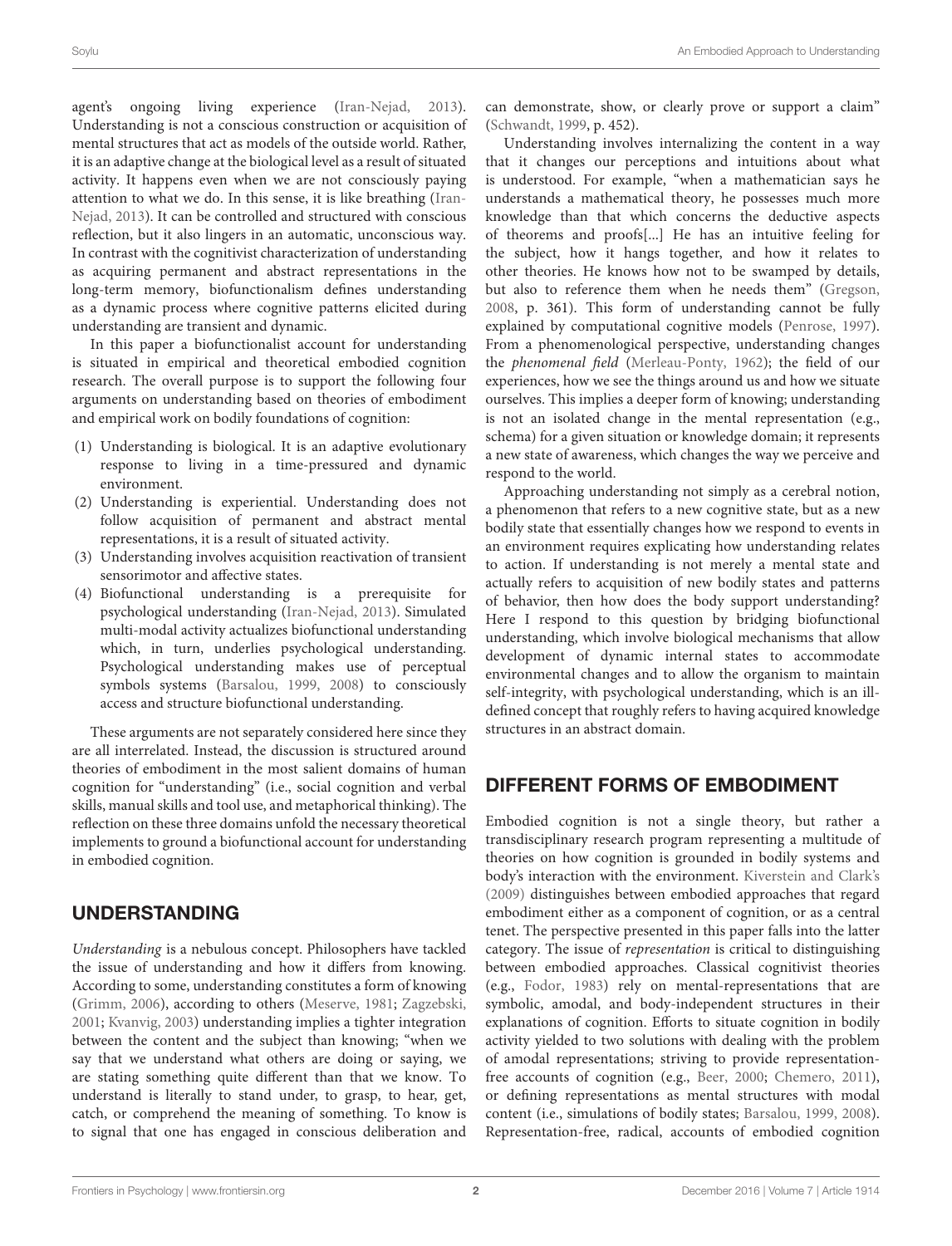face the challenge of explaining off-line and abstract aspects of cognition (i.e., representation hungry problems; see [Clark,](#page-9-11) [1999\)](#page-9-11). Theoretical accounts that refer to representational content as simulation of bodily states partially deal with this problem by acknowledging the need for mental structures to explain offline and abstract cognition, and by grounding these mental representations in simulations of bodily states [\(Barsalou,](#page-8-1) [2008\)](#page-8-1).

The two seminal works, typically cited to mark the start of the embodied cognition research program, "Metaphors We Live By" [\(Lakoff and Johnson,](#page-9-12) [1980\)](#page-9-12) and "Autopoiesis and Cognition" [\(Maturana and Varela,](#page-9-13) [1980\)](#page-9-13) differ both in terms of their focus, as well as the disciplines in which they are grounded. Lakoff and Johnson's work on conceptual metaphors is rooted in a cognitive-linguistic tradition, while Maturana and Varela's work is essentially a biological theory of cognition. The beginning of embodied cognition as a cross-disciplinary research program that encompasses not only multiple fields but also varied research methodologies yielded to distinct development of embodied theories across multiple disciplines. Today, research about how cognition is grounded in bodily processes is conducted in various fields, including evolutionary biology, cognitive neuroscience, traditional fields of psychology, robotics and artificial intelligence, and education to name a few. This expansiveness further yields to a vast and rich array of research methods (e.g., behavioral experiments, qualitative studies; neuroimaging and neuropsychological studies, cognitive modeling, linguistic analysis, phenomenological studies). This phenomenon is unique compared to previous paradigms of cognition. For example, behaviorism was characterized by conditioning experiments, and interventions developed based on these experiments in practice fields. Furthermore, people who did the original research and devised interventions based on the original research considerably overlapped, particularly early on, for behaviorism (e.g., Skinner's work on programmed instruction and Watson's work on advertising). Another marked difference, compared to behaviorism and cognitivisim is, how rapidly research on embodied cognition was interpreted by and influenced social sciences and the arts. Part of the reason why embodiment was appealing to social scientists was because the idea of the embodied mind, in particular its implications for a theory of mind and consciousness, were to some extent compatible with phenomenological approaches [\(Dreyfus,](#page-9-14) [1996\)](#page-9-14).

While what I call different forms of embodied cognition originate from different traditions and make diverging claims about nature of cognition, they share some fundamental assumptions about bodily foundations of human cognition [\(Wilson,](#page-10-1) [2002;](#page-10-1) [Ziemke,](#page-10-2) [2003\)](#page-10-2). In addition, there is considerable new interdisciplinary work merging embodied theories from different orientations to provide a more unified theory of the embodied mind that encompasses different levels of explanation, such as linguistic, behavioral, neural, phenomenological (for example see [Lutz and Thompson,](#page-9-15) [2003;](#page-9-15) [Gallese and Lakoff,](#page-9-16) [2005\)](#page-9-16).

#### Simulation Theories of Cognition

Embodied approaches differ in their core claims about the role of the sensorimotor systems in cognition and their reliance on, disembodied, internal representation or cognitive structures. One, perhaps oversimplified, way to distinguish different embodied approaches would be to put them on a scale of how much they rely on internal representations, which are internal models of the external world. Even though all embodied approaches share a general notion of cognition being grounded in bodily systems, and in-context, situated activity, off-line and abstract cognition constitutes a challenge to embodied approaches. For example, while we can explain semantic content of conceptual metaphors in language based on bodily experiences, mathematical thinking, especially high-level mathematics, is hard to explain as a function of bodily activity alone [\(Lakoff and Nunez,](#page-9-17) [2000\)](#page-9-17). Mental representations come to our help in domains where we cannot provide a fully embodied explanation.

One key notion of embodiment is the sharing of neural resources between cognitive and sensorimotor processes. According to simulation theories, cognitive processes are embodied simulations; in the sense that they make use of simulations of sensorimotor processes. Here, I use the term simulation theories of cognition to refer to theories positing that all cognitive processes are simulations of sensorimotor processes. Simulation theories [\(Barsalou,](#page-8-0) [1999;](#page-8-0) [Gallese and](#page-9-16) [Lakoff,](#page-9-16) [2005;](#page-9-16) [Svensson et al.,](#page-9-18) [2007,](#page-9-18) [2009\)](#page-9-19) posit a decoupling of sensorimotor functions from their original physical inputs and outputs, in a way that these functions are redeployed during the evolutionary process to serve conceptual processing [\(Anderson,](#page-8-3) [2007\)](#page-8-3). Embodied simulations are the source of both structural and semantic content in conceptual knowledge. Embodied simulations take place in multimodal sensorimotor networks. Unlike the conventional idea of distinct sensory and motor areas communicating through association areas, multimodality refers to the integration of sensory modalities with one another and also with motor modalities [\(Gallese](#page-9-16) [and Lakoff,](#page-9-16) [2005\)](#page-9-16). Simulation theories also provide an alternative to cognitivist notions of symbol processing (i.e., symbol crunching) by arguing that symbolic processing can be grounded in sensorimotor systems. For example, [Barsalou](#page-8-0) [\(1999\)](#page-8-0) argues that during perceptual experience association areas in the brain capture bottom-up sensorimotor patterns. Later, during the use of perceptual symbols association areas activate some of the same sensorimotor areas in a top−down manner. From this perspective the meaning of symbols (semantics) emerge from the sensorimotor simulation of relevant systems. Through experience, memories of the same components are stored in a schematic manner. The memories implement simulators of the perceptual experiences they represent. Simulators can be perceptual, proprioceptive (coding the position and movement of the body), or introspective. Abstract concepts are grounded in the combinatorial and recursive integration of simulators. Barsalou's perceptual symbol systems theory [\(Barsalou,](#page-8-0) [1999\)](#page-8-0) does not completely negate cognitive representations, but instead provides a framework for how representations (e.g., abstract symbols) can be grounded in the sensorimotor system. Not completely negating cognitive representations and symbol processing allow a higher explanatory power for grounding conceptual processing in sensorimotor systems.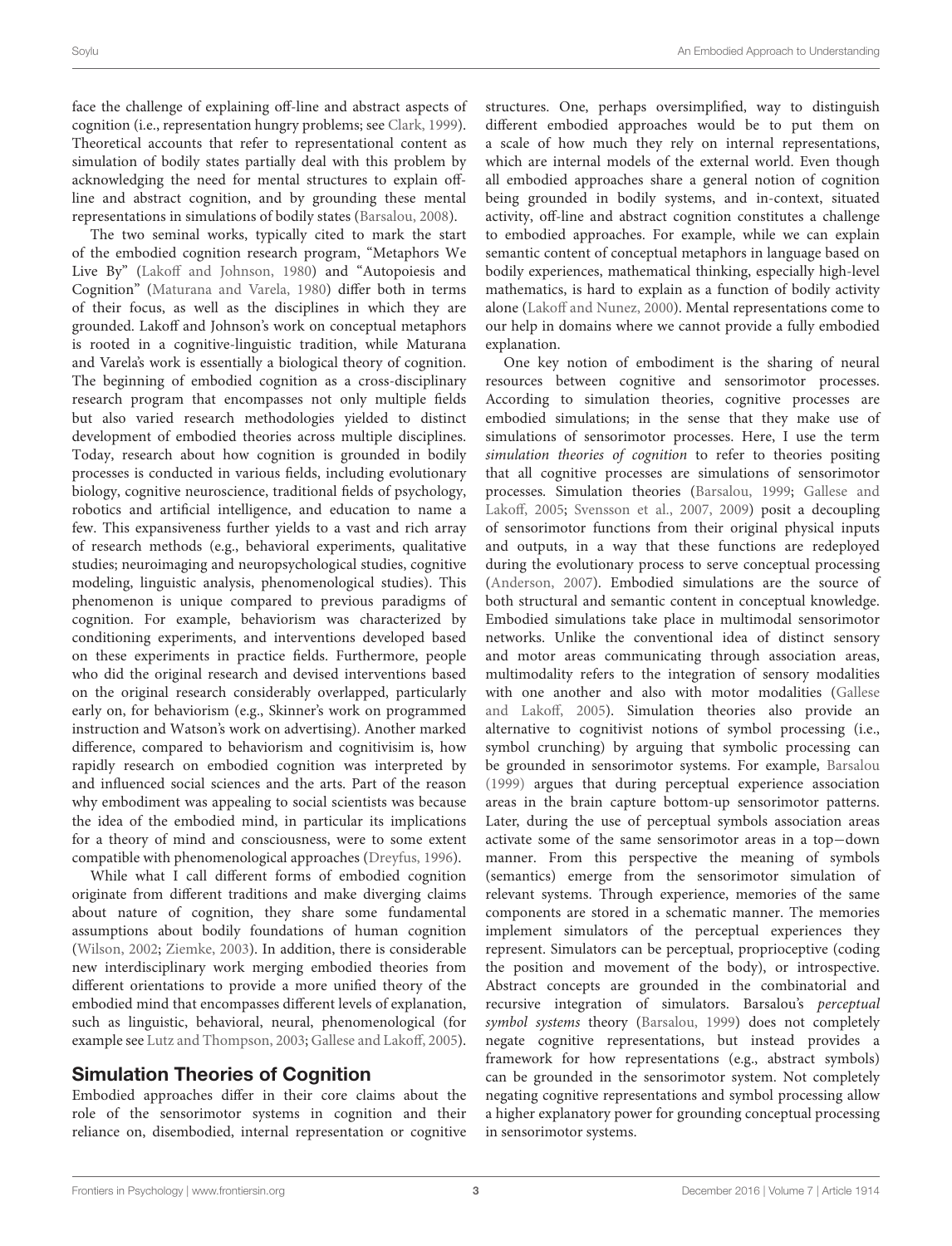In an effort to situate understanding within the framework of embodiment presented, I argue that understanding could be thought as development of bodily (sensorimotor and affective) simulations that enable the modeling of the phenomenon understood. Modeling here refers to development of a set of simulations that provides an immediate sense of the inferential structures and casual relations among the elements of the domain studied. For example, understanding arithmetic or algebra involves developing a sense for the affordances of the symbols and notations used. What makes an expert in this domain is how automatically one can make use of the perceptual representations of the mathematical symbols presented in a problem. [Goldstone et al.](#page-9-20) [\(2010\)](#page-9-20) show that across different domains of science and mathematics (including arithmetic and algebra) people rely on automatized perceptual simulations to perform high-level tasks. Reliance and further specialization of perceptual systems increase with expertise (i.e., experts rely more on these automatic perceptual mechanisms). The automatic mechanisms that develop with expertise allow the learner to provide automatic and quick task-related responses. From this perspective, understanding is about having developed the perceptual and motor mechanisms that intuitively and automatically interact with the different elements of the domain understood.

Affordance [\(Gibson,](#page-9-21) [1986\)](#page-9-21) is a key concept that can bridge bodily mechanisms that help the organism to habituate in an environment, develop intuitions, make automatic predictions about future events, and seamlessly simulate opportunities for interaction based on previous interactions, and understanding as a psychological construct, which refers to having command of an abstract domain, having insights about how the different conceptual elements interact, and seamlessly perceive the inferential relations among them. In his original description [Gibson](#page-9-21) [\(1986,](#page-9-21) p. 127) described affordances of an environment as "what it offers the animal, what it provides or furnishes, either for good or ill". He also pointed out that affordances of an object are relative to an animal. The affordances change depending on the anatomy, posture, behavior, and intentions or goals of the animal. In this sense, affordance is not like inherent physical qualities, but instead an emergent theme in the interaction between the organism and the environment. Within this analogy (between physical contexts and conceptual domains), conceptual domains are like physical environments we live in. Concepts are like objects. They afford certain interactions and transformations. The affordances of concepts are relative to mental, emotional and intentional states of the cognizer. Understanding is developing a sense of affordances of the conceptual landscape; automatically activating these affordances, predicting events, and having an intuitive understanding of the inferential relations among the different elements of the landscape.

Proposing that understanding has its origins in the organism's efforts to habituate to a physical context, and handle the pressures imposed by the environment, calls for an evolutionary account of how different bodily skills, originally evolved to respond to such environmental pressures, were eventually repurposed to serve abstract thinking and understanding in conceptual domains. Below such an account is provided across three domains of human cognition; social cognition, tool use, and metaphorical thinking.

## EVOLUTION OF SOCIAL COGNITION AND VERBAL SKILLS

Action understanding is the ability to make sense of another individual's actions by observing these actions. Early neuroscience research showed that primates have specialized systems for action understanding. This system enables the observer to mentally simulate the observed goal-directed action in an effort to make sense of the intended goal of the action, and predict the possible outcomes [\(di Pellegrino et al.,](#page-9-22) [1992;](#page-9-22) [Rizzolatti et al.,](#page-9-23) [1996\)](#page-9-23). Action understanding is a prerequisite for coordinated and collaborative goal-oriented group behavior. Action understanding is also a prerequisite for theory of mind skills; understanding mental states of other individuals based on their observed behaviors.

Theories of how we understand mental states of other individuals ("mind reading") can roughly be categorized into two: According to the theory−theory (TT), mind-reading is possible by theorizing about the inner states (e.g., desires, beliefs) of another individual and predicting the observable behaviors based on the assumptions about these inner states [\(Carruthers,](#page-9-24) [1996\)](#page-9-24). TT approaches social interaction as a disembodied, cognitive phenomenon. A second approach, simulation theory (ST), asserts that humans understand other people's mental states by imaginatively constructing and adopting their perspective. According to ST mind-reading involves simulation of the perceived conditions of another individual, and matching the inner state of the observed individual with the resonant states of the self, i.e., states that one can understand as "perspectives I have taken" (see [Gallese and Goldman,](#page-9-25) [1998](#page-9-25) for a comparison of these two approaches).

Findings about cortical mechanisms in the monkey brain that activate perceptuomotor systems associated with the observed action during observation of goal-directed actions suggest that social skills, like imitation and mind-reading, involve simulation systems [\(Hauser and Wood,](#page-9-26) [2010\)](#page-9-26). Studies on humans show evidence for a similar "mirroring" simulation mechanism in the human brain [\(Grezes et al.,](#page-9-27) [2003;](#page-9-27) [Mukamel et al.,](#page-9-28) [2010\)](#page-9-28), namely the Mirror Neuron System (MNS).

Identification of the MNS and theories of social cognition incorporating the MNS lead to embodied and evolutionary accounts for human communicative behavior [\(Rizzolatti and](#page-9-29) [Arbib,](#page-9-29) [1998;](#page-9-29) [Arbib,](#page-8-4) [2002;](#page-8-4) [Gentilucci and Corballis,](#page-9-30) [2006;](#page-9-30) [Fogassi and Ferrari,](#page-9-31) [2007\)](#page-9-31). These accounts connect humans' unmatched verbal skills to more ancient skills such as grasping, action understanding and imitation, to provide an integrative evolutionary explanation for language development from early primates to humans. For example, [Arbib](#page-8-4) [\(2002,](#page-8-4) [2005,](#page-8-5) [2011\)](#page-8-6) proposed that a MNS for motor behavior, especially for hand movements and facial gestures, is the antecedent of verbal communicative behavior in humans. The proposed evolutionary trajectory involves, first the development of a mirror system that matches observation and execution of hand movements for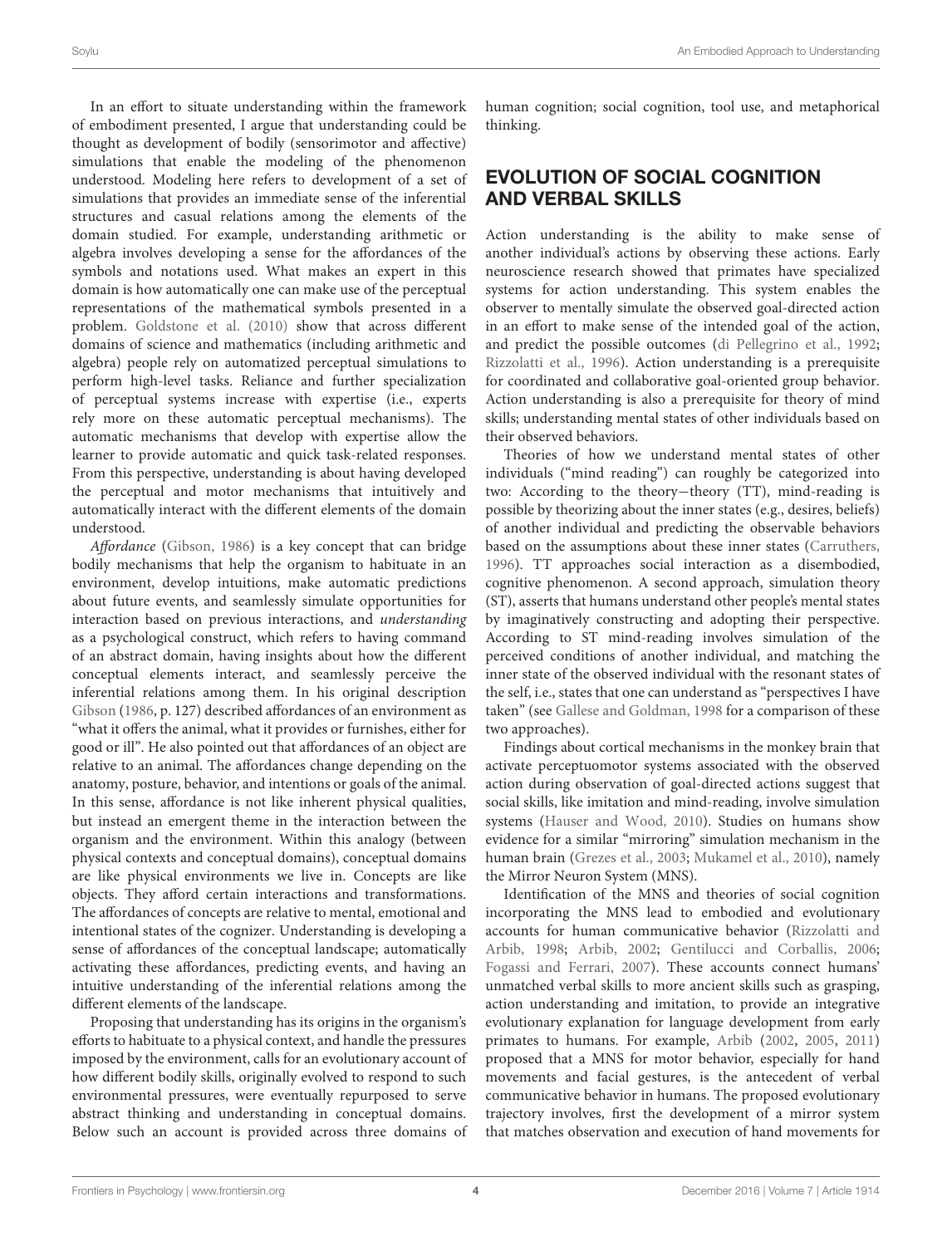action understanding, then emergence of the ability for imitation, followed by a manual (or gesture) based communication system, and the development of the vocal system, ultimately leading to complex human languages.

# MANUAL SKILLS, TOOL USE, AND SOCIAL LEARNING

Tool use can generally be described as the use of an external physical entity to improve human manipulative capabilities. The adaptive advantage of tool use is proposed as one of the most important driving factors of hominid evolution [\(van Schaik et al.,](#page-10-3) [1999\)](#page-10-3) and learning how to use tools through imitation and social interaction co-evolved with human communicative skills (most notably verbal and theory of mind skills; [Arbib,](#page-8-6) [2011\)](#page-8-6). Two distinct systems are at play in regards to humans' use and conceptual/social processing of tools.

The first system enables semantic access to the affordances of a tool merely based on sensory stimuli (i.e., without using the tool; e.g., seeing the tool). The affordance calculation system is thought to involve a special set of neurons, namely canonical neurons, distributed in parietal and premotor areas. In early primate studies canonical neurons were shown to charge when the monkey observes and executes grasping movements, as well as when the monkey passively observes an object that affords a grasping movement [\(Rizzolatti and Fadiga,](#page-9-32) [1998\)](#page-9-32). Homologue canonical systems in a network of left premotor and parietal areas were found in humans when subjects were shown pictures of tools but not when they were shown pictures of animals, faces or houses [\(Chao and Martin,](#page-9-33) [2000;](#page-9-33) [Grezes et al.,](#page-9-27) [2003\)](#page-9-27), which supports the idea that canonical neurons differentially respond to manipulable objects. Furthermore, [Grezes et al.](#page-9-27) [\(2003\)](#page-9-27) point out that the ventral precentral sulcus activation during observation of manipulable objects overlap with previous imaging studies involving perception of gestures, execution of hand movements or mental imagery of hand movements (e.g., [Grafton et al.,](#page-9-34) [1996,](#page-9-34) [1997;](#page-9-35) [Chao and Martin,](#page-9-33) [2000\)](#page-9-33), which suggests that identification of a tool involves activating motor circuits that are originally used during interaction with that tool.

The second system is involved in the use of a tool. Clinical case studies suggest that the two systems, for identification and use, might be dissociable (one can have disruptions in one system without affecting the other one; see [Johnson-Frey,](#page-9-36) [2004](#page-9-36) for a review). This dissociation might have allowed further specialization of the semantic system, independent of the motor component.

## METAPHORICAL THINKING: MAPPING A BODILY DOMAIN WITH A CONCEPTUAL DOMAIN

Study of conceptual metaphors started with analysis of verbal and written language to explore how humans' conceptual worlds are largely metaphorical. Here a metaphor is defined as a mapping from a familiar and casual source domain to a novel

and possibly more abstract target domain (e.g., "I wasted a lot of time"–time as a limited resource–). Because our dayto-day experiences, intuitions, and knowledge mostly involves bodily states, corporeal experiences often constitute the source domain [\(Lakoff and Johnson,](#page-9-12) [1980;](#page-9-12) [Johnson,](#page-9-37) [1987\)](#page-9-37). In addition to mapping of a source domain with a target domain, study of metaphors involves image schemas, conceptual primitives about spatial relations [\(Johnson,](#page-9-37) [1987\)](#page-9-37), aspect schemas, structures coding events with temporal dimension, and conceptual blends, structuring of a new domain by way of blending multiple domains [\(Tunner and Fauconnier,](#page-10-4) [1995\)](#page-10-4).

Even though studies on use of metaphors in language provide some evidence for involvement of bodily systems in cognition, early work in this domain (e.g., [Lakoff and](#page-9-12) [Johnson,](#page-9-12) [1980;](#page-9-12) [Tunner and Fauconnier,](#page-10-4) [1995;](#page-10-4) [Fauconnier and](#page-9-38) [Turner,](#page-9-38) [1998\)](#page-9-38) did not focus on the biological (e.g., neural, proprioceptive, psycholinguistic) mechanisms that played a role in metaphor processing. Ideas of embodiment emerged in the early 1980s concurrently across multiple disciplines (e.g., [Lakoff and Johnson,](#page-9-12) [1980;](#page-9-12) [Maturana and Varela,](#page-9-13) [1980;](#page-9-13) [Moravec,](#page-9-39) [1988;](#page-9-39) [Brooks,](#page-8-7) [1989\)](#page-8-7), though unified, cross-disciplinary theories of embodiment that bridged these disciplines (e.g., cognitive linguistics and neuroscience) emerged much later (e.g., [Gallese](#page-9-16) [and Lakoff,](#page-9-16) [2005\)](#page-9-16). According to one such theory metaphorical thinking occurs by mental simulation of the actions defined in a metaphor [\(Gibbs,](#page-9-40) [2006\)](#page-9-40). A mental simulation of this form would warrant activation of semantically relevant sensorimotor systems both during non-metaphorical (e.g., "grasp the apple"), as well as metaphorical (e.g., "grasp the concept") language comprehension. A multitude of studies provide evidence for use of sensorimotor systems (which are also active during execution and observation of actions) during language processing. For example, it was shown that action-related sentences modulate relevant parts of the motor system (i.e., hands and feet; [Buccino](#page-8-8) [et al.,](#page-8-8) [2005\)](#page-8-8), handedness modulates hemispherical lateralization of premotor cortex activation during action verb understanding of manual but not non-manual action verbs [\(Willems et al.,](#page-10-5) [2010\)](#page-10-5), and listening to action verbs that involve the mouth, hand, or leg engages matching visuomotor circuits [\(Tettamanti](#page-10-6) [et al.,](#page-10-6) [2005\)](#page-10-6). A ST is proposed to explain these phenomena: "The understanding of action-related sentences implies an internal simulation of the actions expressed in the sentences, mediated by the activation of the same motor representation that is involved in their execution" [\(Buccino et al.,](#page-8-8) [2005,](#page-8-8) p. 361).

In parallel to the findings on literal processing of action verbs, [Gibbs et al.](#page-9-41) [\(2006\)](#page-9-41) reported that observing, imagining, and executing actions described in a metaphor facilitated comprehension of the metaphorical meaning. They explain these findings by arguing that (a) "People's understanding of metaphorical language involves their engaging in embodied simulations that in the case of expressions like 'stretch for understanding' and 'chew on the idea' make these phrases both understandable and conceptually plausible" (p. 222), and (b) "Having people watch, imitate, or imagine engaging in relevant embodied actions (e.g., chewing or grasping) may enhance the degree to which they conceptualize metaphorical actions through embodied simulations" (p. 224). However, in an fMRI study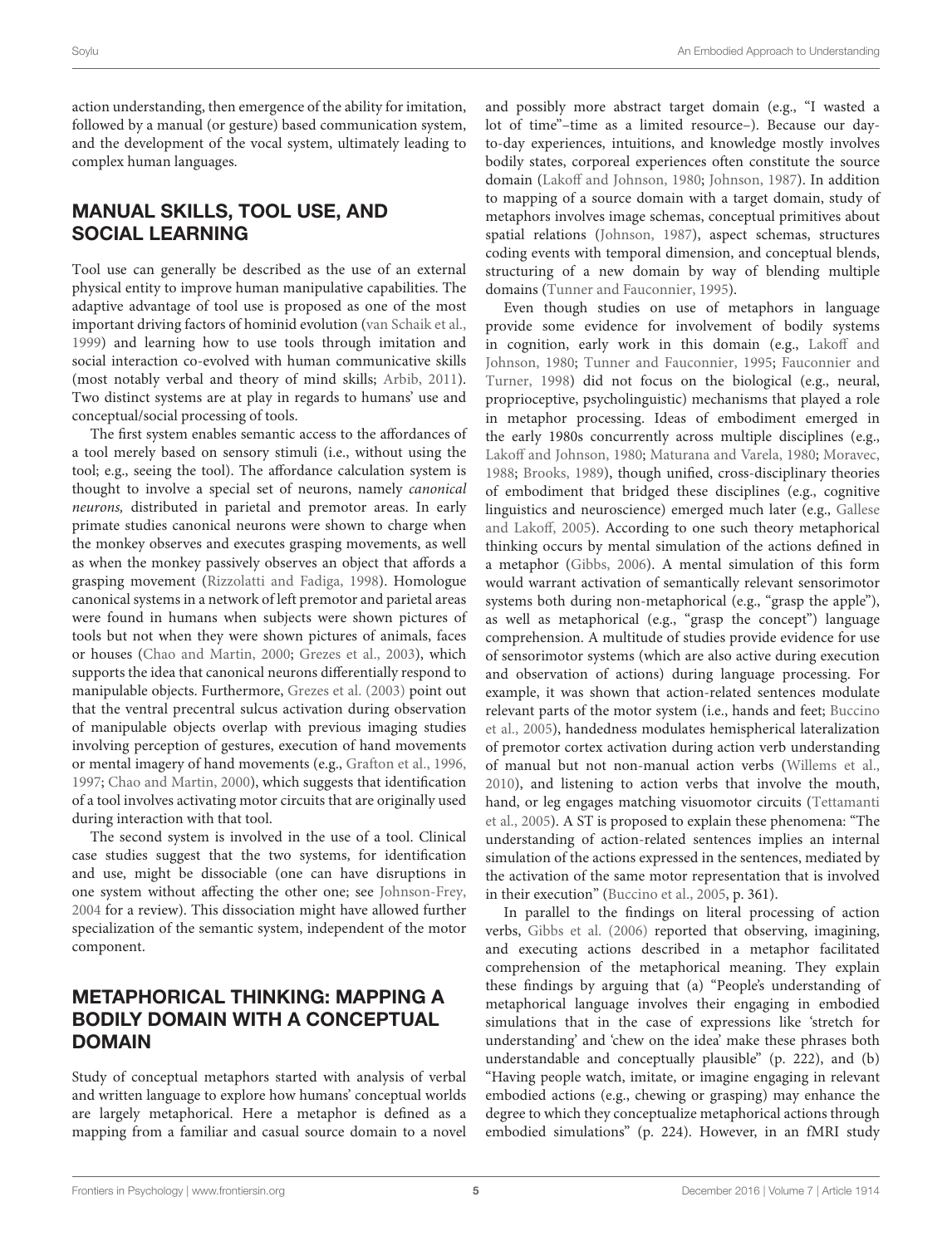[Aziz-Zadeh et al.](#page-8-9) [\(2006\)](#page-8-9) reported no neural congruence between observation of hand, foot, and mouth movements and processing of metaphorical sentences involving matching actions. [Aziz-](#page-8-10)[Zadeh and Damasio](#page-8-10) [\(2008\)](#page-8-10) explained this based on a difference in processing novel and familiar metaphors. In novel metaphors the salient feature might be the non-metaphorical meaning of the action verb, where the metaphorical meaning is more salient in familiar metaphors, reducing reliance on motor processing.

# UNDERSTANDING IN THE WILD: BRIDGING THE PSYCHOLOGICAL AND BIOFUNCTIONAL

So far I focused on a strand of embodied cognition that explains different forms of thinking based on simulation of sensorimotor and affective states, and reflected on this approach across three domains of cognition (i.e., social cognition and verbal abilities, manual skills and tool use, and metaphorical thinking). Going back to the discussion on understanding, how does understanding take place across these three domains?

Understanding is social. We often characterize our ability to make sense of others' behaviors as "understanding". Understanding also relates to our ability to act on the world by making, learning how to use, or using tools. And finally understanding is also used to describe the extent to which a conceptual domain (e.g., mathematics) makes sense to us, based on a metaphorical match between a new domain and one that is familiar to us. Across these three domains we "understand" through situated activity; our experiences changing both our body (e.g., muscles, structural and functional patterns in the brain) as well as our first-person experience (e.g., our awareness, the way we perceive the world).

[Iran-Nejad](#page-9-0) [\(2013\)](#page-9-0) proposes two levels of understanding; psychological and biofunctional. Psychological understanding refers to things that the understander deliberately makes sense of based on what is already consciously known, which is spontaneously provided by the biofunctional understanding. Biofunctional understanding is tacit, intuitive, and unconscious. Here I propose (1) that the biofunctional understanding is an evolutionary outcome due to selective pressures of a timepressured environment, (2) that psychological understanding is largely based on our ability to form perceptual symbol systems [\(Barsalou,](#page-8-0) [1999,](#page-8-0) [2008\)](#page-8-1), and (3) biofunctional understanding is a prerequisite for psychological understanding in that psychological understanding happens by perceptual symbolic structuring of biofunctional understanding.

Cognition has evolved in a time-pressured environment, which selected for mechanisms that can support production of rapid and spontaneous behaviors as responses to environmental events [\(Clark,](#page-9-42) [1997\)](#page-9-42). There are two mechanisms that support production of such spontaneous and rapid responses; (1) Prediction and anticipation mechanisms: if the agent can simulate what might take place next based on the current events, the system can also prepare itself to produce responses before the triggering events take place [\(Bar,](#page-8-11) [2007;](#page-8-11) [Svensson et al.,](#page-9-19) [2009\)](#page-9-19). (2) By automatizing the responses: through protracted

interaction with the environment we develop ways of interaction that becomes automatic overtime. Automaticity takes place in direct, bodily (e.g., finger movements; [Wu et al.,](#page-10-7) [2004\)](#page-10-7), as well as social and cognitive processing [\(Bargh et al.,](#page-8-12) [2012\)](#page-8-12).

Our perception and experience of the current moment inherently involves events that are likely to happen in the very near future. Every decision and action is based on an anticipation for what might come next given our previous experiences, current actions, and the perceptual cues in the environment. In the social context, the history of interactions, cultural norms and the observed individuals provide cues for possibilities of impending social events. We interact with non-living objects in similar ways. Affordance [\(Gibson,](#page-9-43) [1979\)](#page-9-43) is described as the possibilities of interaction with an object based on our history of interactions. The affordance calculation system is automatic and is central to our interaction with the objects in the environment [\(Ellis and](#page-9-44) [Tucker,](#page-9-44) [2000;](#page-9-44) [Borghi,](#page-8-13) [2004;](#page-8-13) [Pezzulo et al.,](#page-9-45) [2010\)](#page-9-45). Affordance is similar to the anticipatory or predictive systems used in social interaction. It allows for activation of necessary resources before they are needed, and therefore improves production of appropriate responses. At the phenomenological level this is experienced as a sense of what might come next and limits the possibilities of future goal-directed actions.

Understanding as a concept is a social construct that refers to a self-monitored mental state. However, a scientific study of understanding needs to ground understanding at multiple levels of analysis, such as cognitive, neural, and evolutionary. From an evolutionary perspective understanding can be grounded as a response to the pressures of living in a time-pressured environment. From this perspective what is understood becomes part of the phenomenal field and changes the responses to the environmental events. For example, understanding how to use a tool can allow spontaneous generation of responses using the tool. Similarly, understanding fractions in mathematics can allow automatic consideration of fraction relations in understanding a quantitative phenomenon. Regardless of the domain, understanding implies a change in the way we see the world, which results with changes how we respond to the events in the world we live in.

Even though understanding assumes meta-awareness and self-monitoring of mental states, which is arguably unique to humans, an evolutionary approach would require tracing the antecedents of understanding. Previous work on biology of cognition provides some operational constructs that can help building an evolutionary theory of where understanding comes from.

## Autopoiesis and Biofunctional Understanding

In "Autopoiesis and Cognition" [Maturana and Varela](#page-9-13) [\(1980\)](#page-9-13) present a theory of how physiological functioning grounds cognition. Based on his earlier studies on the vision of frogs and pigeons, Maturana proposes that considering vision, and perception in general, as the mapping of an objective, external world, was an inadequate approach. This representationalist approach could not explain a multitude of cases where the sensory experience interacts with certain features of the perceived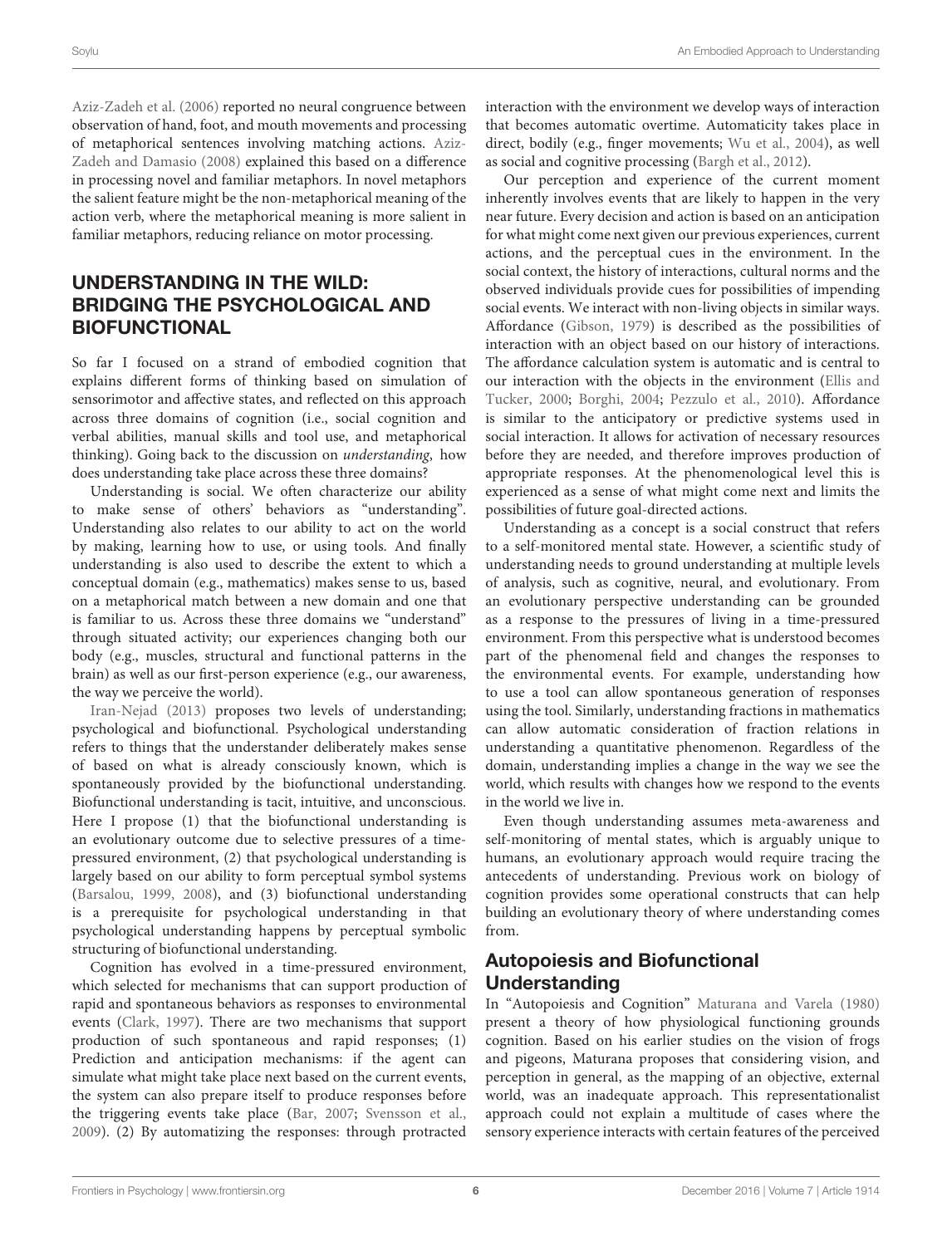(e.g., geometrical features interacting with color distinctions), or with the situated activity of the observer, particularly in timepressured activity. Maturana developed a new approach, in which the activity of the nervous system is considered to be determined only by the nervous system itself. The external stimuli only have the role of triggering an internally determined activity of the nervous system. This approach has a lager implication; perception is not viewed as receiving input from an external reality but the activity of constructing a reality. [Maturana and](#page-9-13) [Varela](#page-9-13) [\(1980\)](#page-9-13) characterized living things as self-referential, selfconstructing and autonomous units. They described a cognitive system as a system that defines a domain of interactions for maintaining itself, and the cognitive activity as acting in this domain.

Autopoiesis [\(Maturana and Varela,](#page-9-13) [1980;](#page-9-13) [Maturana,](#page-9-46) [2002\)](#page-9-46) is a concept that was initially proposed to explain processes that help biological cells maintain self-integrity. It defines an operationally closed system; with internal processes that are dynamic and ever changing to accommodate the changes in the environment and the demands of survival. Autopoiesis represents a form of sensory-motor coupling. Unlike the information processing approach where sensory inputs are internally processed to produce motor outputs, sensory-motor coupling represents integration of perception and action. Perception is guided or modulated by motor experience and the motor behavior overlaps with perceptual experience. For example, perception and categorization of objects in the environment involves motor simulation of interaction with these objects [\(Ellis and Tucker,](#page-9-44) [2000\)](#page-9-44). In this sense, the previous motor experiences change the way the objects in the environment are perceived. From this perspective cognition is defined as ". . . the capacity that a living system exhibits of operating in dynamic structural congruence with the medium in which it exists" [\(Maturana,](#page-9-46) [2002,](#page-9-46) p. 26).

Autopoiesis is a useful construct in explaining how the cognizing agent changes its internal structure to accommodate the demands of the environment in which it is situated. It also describes an unconscious set of processes and states that overlap with the biofunctional understanding put forth by [Iran-Nejad](#page-9-0) [\(2013\)](#page-9-0), "Biofunctional is the kind of understanding that is caught spontaneously, rather than caused deliberately, by the understander [. . .] It is regulated effortlessly by some evolution-sculpted combination of multiple internal and external sources working together simultaneously [. . .]The good news is that biofunctional understanding continues, even in the absence of psychological understanding just as breathing occurs in the absence of taking deep breaths or smoking and healing occurs even in the absence of nursing" (pp. 4−6). Biofunctional understanding, then, can be considered as an autopoietic phenomenon, which sets the foundation for psychological understanding. For example, as discussed before, basic competencies, like action understanding and affordance calculation, which originally evolved to support an accord between one's own internal states and the environment later (adaptive coupling) were repurposed for more abstract forms of, offline, thinking. Predicting future events in an environment and planning actions to prepare for these predicted events can be considered autopoietic functions in a more broadly defined way. The point made here is that there is no discrete difference between biofunctional understanding and psychological understanding; we can see the relation between these two as part of a spectrum, with unconscious, low-level biological processes serving autopoietic functions on one end, and offline cognition systems that use embodied simulations to predict and plan for future events, and involve what we refer to as abstract thinking on the other.

## Perceptual Symbol Systems (PSS) and Psychological Understanding

As mentioned earlier, embodied theories that target a representation-free account of cognition are challenged with aspects of offline cognitive processing (for example mathematics). Perceptual Symbol Systems (PSS) theory [\(Barsalou,](#page-8-0) [1999,](#page-8-0) [2008\)](#page-8-1) meets the representation problem by bridging classical theories of cognition (e.g., symbolic computation) with embodied (grounded) accounts (e.g., embodied simulations). PSS argues for a single, multi-modal simulation system tightly coupled with the linguistic system. According to PSS cognitive processes, implicit memory, working-memory, long-term memory and conceptual knowledge, differ in terms of the mechanisms used to capture multimodal states that are simulated during processing. From the PSS perspective implicit memory matches with what is described in biofunctional understanding. Implicit memory is automatic, unconscious, pre-linguistic and produces effects like pattern completion and priming [\(Barsalou et al.,](#page-8-14) [2003\)](#page-8-14). Working memory uses a similar simulation system but maintains an active modal representation in frontal areas of the brain, only temporarily. Long-term memory keeps episodic events in the form of modal simulations in the frontal and medial temporal systems. Conceptual knowledge is comprehensive and uses a distributed network of frontal, parietal and temporal systems. [Barsalou](#page-8-15) [\(2005\)](#page-8-15) also proposes that nonhuman animals have a comparable multi-modal simulation system. Differentially though, humans' conceptual capabilities arise from the interaction between language and simulation systems. PSS is unique among simulation theories of cognition in that it does not refuse cognitive symbol systems per se, but rather grounds them in modal (sensorimotor/affective simulation) systems.

Perceptual Symbol Systems bridges the biofunctional with psychological understanding, and pre-theoretical with theoretical cognizing. Based on a mixed PSS and biofunctional interpretation, while the biofunctional understanding leads to an intuitive, unconscious and pre-linguistic sense of the world, psychological understanding makes biofunctional understanding accessible and structured through use of perceptual symbols.

#### **CONCLUSION**

Understanding is a widely used but a nebulous concept that does not have a clear operational definition both in its colloquial and scholarly use. This is unlike other constructs in psychology. For example, working memory has been widely studied experimentally, there are some multitude theories of how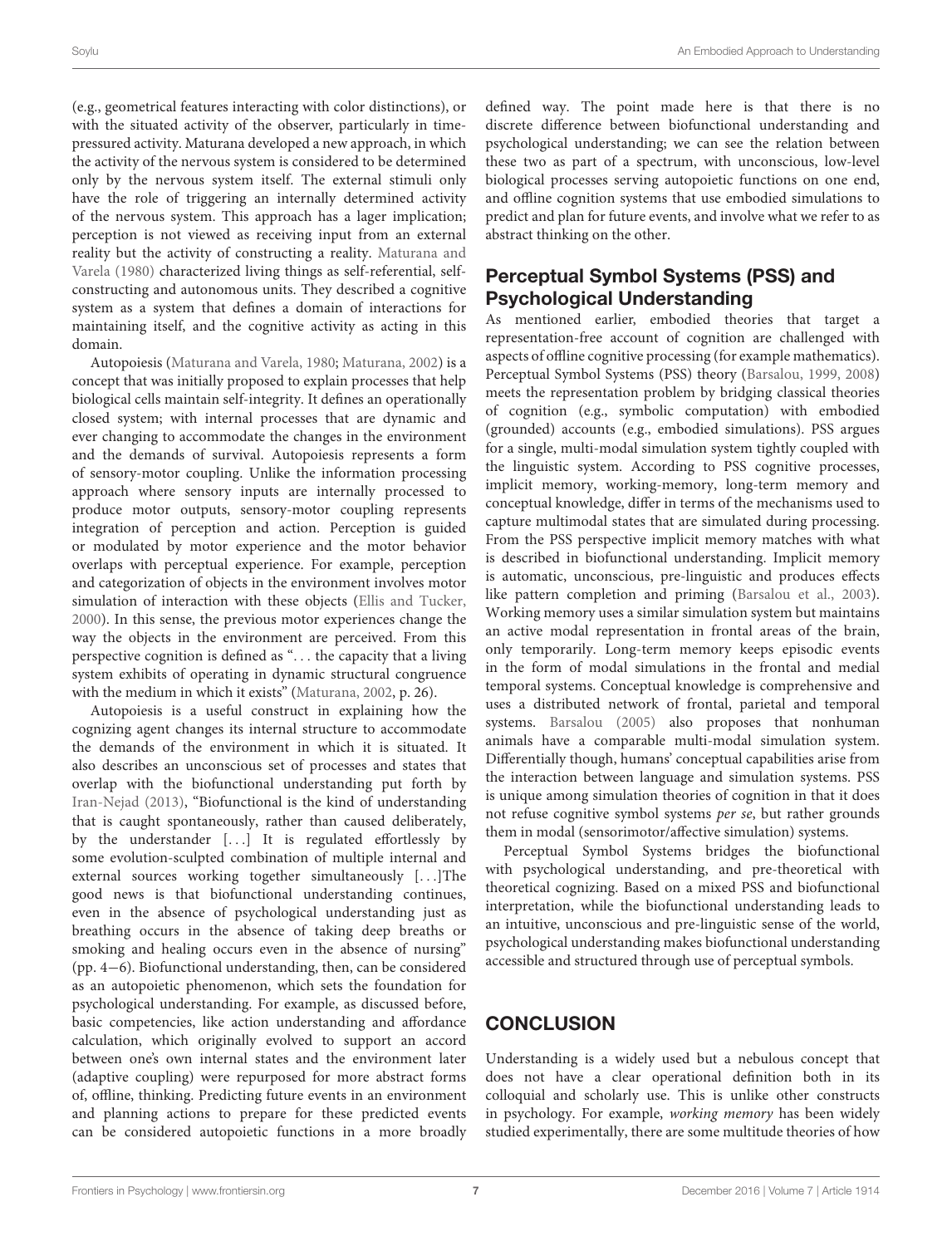it works at different levels (e.g., behavioral, cognitive, neural), and there are well established notions about its different components (e.g., phonological loop). This is not the case for understanding; not because understanding refers to a psychological state humans experience less often than working memory, but more because of the difficulty of operationalizing understanding from a third-person observer's perspective. Working memory can easily be tested using a simple task (e.g., digit-span task), there are a multitude of cognitive models that explain its function (see [Baddeley,](#page-8-16) [2012\)](#page-8-16), and its neural correlates have been well studied using relatively simple paradigms. Understanding is not nearly as well defined as working memory, there are no established paradigms to measure it, and it is hard to provide theoretical models for it without philosophizing about the "hard problem" of consciousness [\(Chalmers,](#page-9-47) [1995\)](#page-9-47). One important feature of understanding that distinguishes it from other widely studied psychological constructs is that it is impossible to define it without referring to, first-person, phenomenology of the experience of understanding. It is difficult to distinguish understanding from not understanding (or lack of understanding) from a third-person perspective (i.e., based on behavioral data), without reducing understanding to a form of memory acquisition or retrieval.

The first-person experience of understanding refers to a state of harmony between the internal emotional and mental states, and the perceived, external states of the world. Here I argue that one key to understanding understanding is to trace back the biological mechanisms for adaptive coupling; systems evolved to maintain self-integrity in the face of environmental changes. Then our task is to consider evolution of cognition as part of an ongoing evolutionary trend to develop adaptive systems that can help maintain self-integrity of an organism. For humans this processes led to unmatched skills for social communication and coordination, building and using tools, and constructing conceptual worlds based on metaphorical relations

#### **REFERENCES**

- <span id="page-8-3"></span>Anderson, M. L. (2007). Evolution of cognitive function via redeployment of brain areas. Neuroscientist 13, 13–21. [doi: 10.1177/1073858406294706](https://doi.org/10.1177/1073858406294706)
- <span id="page-8-4"></span>Arbib, M. (2002). "The mirror system, imitation, and the evolution of language," in Imitation in Animals and Artifacts, eds K. Dautenhahn and C. L. Nehaniv (Cambridge, MA: MIT Press), 229–280.
- <span id="page-8-5"></span>Arbib, M. (2005). From monkey-like action recognition to human language: an evolutionary framework for neurolinguistics. Behav. Brain Sci. 28, 105–124. [doi: 10.1017/S0140525X05000038](https://doi.org/10.1017/S0140525X05000038)
- <span id="page-8-6"></span>Arbib, M. (2011). From mirror neurons to complex imitation in the evolution of language and tool use. Annu. Rev. Anthropol. 40, 257–273. [doi: 10.1146/](https://doi.org/10.1146/annurev-anthro-081309-145722) [annurev-anthro-081309-145722](https://doi.org/10.1146/annurev-anthro-081309-145722)
- <span id="page-8-10"></span>Aziz-Zadeh, L., and Damasio, A. (2008). Embodied semantics for actions: findings from functional brain imaging. J. Physiol. Paris 102, 35–39. [doi: 10.1016/j.](https://doi.org/10.1016/j.jphysparis.2008.03.012) [jphysparis.2008.03.012](https://doi.org/10.1016/j.jphysparis.2008.03.012)
- <span id="page-8-9"></span>Aziz-Zadeh, L., Wilson, S. M., Rizzolatti, G., and Iacoboni, M. (2006). Congruent embodied representations for visually presented actions and linguistic phrases describing actions. Curr. Biol. 16, 1818–1823. [doi: 10.1016/j.cub.2006.07.060](https://doi.org/10.1016/j.cub.2006.07.060)
- <span id="page-8-16"></span>Baddeley, A. (2012). Working memory: theories, models, and controversies. Annu. Rev. Psychol. 63, 1–29. [doi: 10.1146/annurev-psych-120710-100422](https://doi.org/10.1146/annurev-psych-120710-100422)
- <span id="page-8-11"></span>Bar, M. (2007). The proactive brain: using analogies and associations to generate predictions. Trends Cogn. Sci. 11, 280–289. [doi: 10.1016/j.tics.2007.05.005](https://doi.org/10.1016/j.tics.2007.05.005)

with bodily experiences. Based on theories of embodied cognition that consider simulation of sensorimotor and affective states a central tenet, I propose that understanding is a match between the predicted states by way of embodied simulations and the external states presented by the environment. Based on the metaphor of a cognitive domain as a landscape of concepts, understanding is characterized as developing an intuitive sense of the affordances of elements in a conceptual landscape and their casual interactions.

From the evolutionary perspective presented, psychological understanding is an extension of biofunctional understanding. Understanding in a conceptual domain relies on overlapping mechanisms as biofunctional understanding. Previous research about the centrality of metaphorical thinking in human cognition provides an account of how bodily experiences enable conceptual thinking based on metaphorical relations between the bodily source domain and the target conceptual domain [\(Gibbs et al.,](#page-9-48) [2004;](#page-9-48) [Gallese and Lakoff,](#page-9-16) [2005\)](#page-9-16). Similarly, mechanisms of understanding in bodily domains are not markedly different than understanding in conceptual domains.

As previously mentioned understanding is difficult to study without considering the first-person experience of understanding [\(Iran-Nejad et al.,](#page-9-49) [2015\)](#page-9-49). Future research should focus on characterizing the first-person experience of understanding across neural, cognitive, and behavioral levels. Research on insight, a concept closely related to understanding; but one characterizes a more instantaneous experience, exemplifies this approach and can constitute a model for research on understanding [\(Kounios and Beeman,](#page-9-50) [2014\)](#page-9-50).

#### AUTHOR CONTRIBUTIONS

The author confirms being the sole contributor of this work and approved it for publication.

- <span id="page-8-12"></span>Bargh, J. A., Schwader, K. L., Hailey, S. E., Dyer, R. L., and Boothby, E. J. (2012). Automaticity in social-cognitive processes. Trends Cogn. Sci. 16, 593–605. [doi:](https://doi.org/10.1016/j.tics.2012.10.002) [10.1016/j.tics.2012.10.002](https://doi.org/10.1016/j.tics.2012.10.002)
- <span id="page-8-0"></span>Barsalou, L. W. (1999). Perceptual symbol systems. Behav. Brain Sci. 22, 577–660. [doi: 10.1017/S0140525X99532147](https://doi.org/10.1017/S0140525X99532147)
- <span id="page-8-15"></span>Barsalou, L. W. (2005). Continuity of the conceptual system across species. Trends Cogn. Sci. 9, 309–311. [doi: 10.1016/j.tics.2005.05.003](https://doi.org/10.1016/j.tics.2005.05.003)
- <span id="page-8-1"></span>Barsalou, L. W. (2008). Grounded cognition. Annu. Rev. Psychol. 59, 617–645. [doi: 10.1146/annurev.psych.59.103006.093639](https://doi.org/10.1146/annurev.psych.59.103006.093639)
- <span id="page-8-14"></span>Barsalou, L. W., Niedenthal, P. M., Barbey, A. K., and Ruppert, J. A. (2003). Social embodiment. Psychol. Learn. Motiv. 43, 43–92. [doi: 10.1016/S0079-7421\(03\)](https://doi.org/10.1016/S0079-7421(03)01011-9) [01011-9](https://doi.org/10.1016/S0079-7421(03)01011-9)
- <span id="page-8-2"></span>Beer, R. D. (2000). Dynamical approaches to cognitive science. Trends Cogn. Sci. 4, 91–99. [doi: 10.1016/S1364-6613\(99\)01440-0](https://doi.org/10.1016/S1364-6613(99)01440-0)
- <span id="page-8-13"></span>Borghi, A. M. (2004). Object concepts and action: extracting affordances from objects parts. Acta Psychol. 115, 69–96. [doi: 10.1016/j.actpsy.2003.11.004](https://doi.org/10.1016/j.actpsy.2003.11.004)
- <span id="page-8-7"></span>Brooks, R. A. (1989). A robot that walks: emergent behavior from a carefully evolved network. Neural Comput. 1, 253–262. [doi: 10.1162/neco.1989.1.](https://doi.org/10.1162/neco.1989.1.2.253) [2.253](https://doi.org/10.1162/neco.1989.1.2.253)
- <span id="page-8-8"></span>Buccino, G., Riggio, L., Melli, G., Binkofski, F., Gallese, V., and Rizzolatti, G. (2005). Listening to action-related sentences modulates the activity of the motor system: a combined TMS and behavioral study. Cogn. Brain Res. 24, 355–363. [doi: 10.1016/j.cogbrainres.2005.02.020](https://doi.org/10.1016/j.cogbrainres.2005.02.020)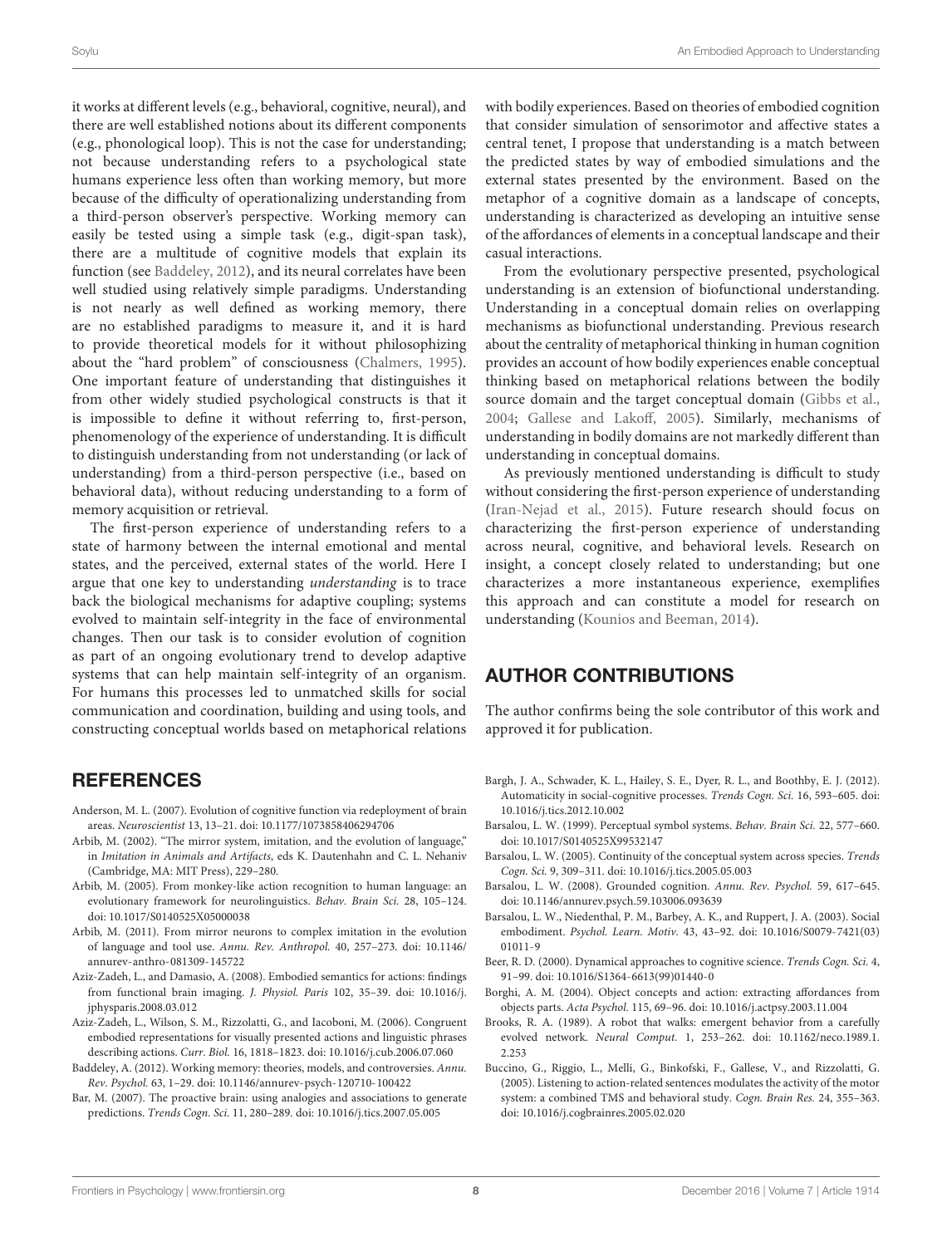- <span id="page-9-24"></span>Carruthers, P. (1996). "Simulation and self-knowledge: a defence of theory-theory," in Theories of Theories of Mind, eds P. K. Smith and P. Carruthers (Cambridge: Cambridge University Press), 22–38.
- <span id="page-9-47"></span>Chalmers, D. J. (1995). Facing up to the problem of consciousness. J. Conscious Stud. 2, 200–219. [doi: 10.1093/acprof](https://doi.org/10.1093/acprof)
- <span id="page-9-33"></span>Chao, L. L., and Martin, A. (2000). Representation of manipulable man-made objects in the dorsal stream. Neuroimage 12, 478–484. [doi: 10.1006/nimg.2000.](https://doi.org/10.1006/nimg.2000.0635) [0635](https://doi.org/10.1006/nimg.2000.0635)
- <span id="page-9-10"></span>Chemero, A. (2011). Radical Embodied Cognitive Science. Cambridge MA: MIT Press.
- <span id="page-9-42"></span>Clark, A. (1997). Being There: Putting Brain, Body, and World Together Again. Being There: Putting Brain, Body, and World Together Again. Cambridge, MA: MIT Press.
- <span id="page-9-11"></span>Clark, A. (1999). An embodied cognitive science? Trends Cogn. Sci. 3, 345–351. [doi: 10.1016/S1364-6613\(99\)01361-3](https://doi.org/10.1016/S1364-6613(99)01361-3)
- <span id="page-9-22"></span>di Pellegrino, G., Fadiga, L., Fogassi, L., Gallese, V., and Rizzolatti, G. (1992). Understanding motor events: a neurophysiological study. Exp. Brain Res. 91, 176–180. [doi: 10.1007/BF00230027](https://doi.org/10.1007/BF00230027)
- <span id="page-9-14"></span>Dreyfus, H. L. (1996). The current relevance of Merleau-Ponty's phenomenology of embodiment. Electron. J. Anal. Philos. 4, 1–16. [doi: 10.1145/1690388.1690464](https://doi.org/10.1145/1690388.1690464)
- <span id="page-9-44"></span>Ellis, R., and Tucker, M. (2000). Micro-affordance: the potentiation of components of action by seen objects. Br. J. Psychol. 91, 451–471. [doi: 10.1348/](https://doi.org/10.1348/000712600161934) [000712600161934](https://doi.org/10.1348/000712600161934)
- <span id="page-9-38"></span>Fauconnier, G., and Turner, M. (1998). Conceptual integration networks. Cogn. Sci. 22, 133–187. [doi: 10.1207/s15516709cog2202\\_1](https://doi.org/10.1207/s15516709cog2202_1)
- <span id="page-9-9"></span>Fodor, J. A. (1983). The Modularity of Mind, Vol. 341. Cambridge, MA: MIT press.
- <span id="page-9-31"></span>Fogassi, L., and Ferrari, P. F. (2007). Mirror neurons and the evolution of embodied language. Curr. Dir. Psychol. Sci. 16, 136–141. [doi: 10.1111/j.1467-8721.2007.](https://doi.org/10.1111/j.1467-8721.2007.00491.x) [00491.x](https://doi.org/10.1111/j.1467-8721.2007.00491.x)
- <span id="page-9-25"></span>Gallese, V., and Goldman, A. (1998). Mirror neurons and the simulation theory of mind-reading. Trends Cogn. Sci. 2, 493–501. [doi: 10.1016/S1364-6613\(98\)](https://doi.org/10.1016/S1364-6613(98)01262-5) [01262-5](https://doi.org/10.1016/S1364-6613(98)01262-5)
- <span id="page-9-16"></span>Gallese, V., and Lakoff, G. (2005). The brain's concepts: the role of the sensorymotor system in conceptual knowledge. Cogn. Neuropsychol. 22, 455–479. [doi:](https://doi.org/10.1080/02643290442000310) [10.1080/02643290442000310](https://doi.org/10.1080/02643290442000310)
- <span id="page-9-30"></span>Gentilucci, M., and Corballis, M. C. (2006). From manual gesture to speech: a gradual transition. Neurosci. Biobehav. Rev. 30, 949–960. [doi: 10.1016/j.](https://doi.org/10.1016/j.neubiorev.2006.02.004) [neubiorev.2006.02.004](https://doi.org/10.1016/j.neubiorev.2006.02.004)
- <span id="page-9-40"></span>Gibbs, R. W. (2006). Metaphor interpretation as embodied simulation. Mind Lang. 21, 434–458. [doi: 10.1111/j.1468-0017.2006.00285.x](https://doi.org/10.1111/j.1468-0017.2006.00285.x)
- <span id="page-9-48"></span>Gibbs, R. W., Costa Lima, P. L., and Francozo, E. (2004). Metaphor is grounded in embodied experience. J. Pragmat. 36, 1189–1210. [doi: 10.1016/j.pragma.2003.](https://doi.org/10.1016/j.pragma.2003.10.009) [10.009](https://doi.org/10.1016/j.pragma.2003.10.009)
- <span id="page-9-41"></span>Gibbs, R. W., Gould, J. J., and Andric, M. (2006). Imagining metaphorical actions: embodied simulations make the impossible plausible. Imagin. Cogn. Pers. 25, 221–238. [doi: 10.2190/97MK-44MV-1UUF-T5CR](https://doi.org/10.2190/97MK-44MV-1UUF-T5CR)
- <span id="page-9-43"></span>Gibson, J. J. (1979). The Ecological Approach to Visual Perception. Mahwah, NJ: Lawrence Erlbaum.
- <span id="page-9-21"></span>Gibson, J. J. (1986). "The Theory of Affordances," in The Ecological Approach to Visual Perception, eds J. J. Gibson (Mahwah, NJ: Lawrence Erlbaum Associates), 127–136.
- <span id="page-9-20"></span>Goldstone, R. L., Landy, D. H., and Son, J. Y. (2010). The education of perception. Top. Cogn. Sci. 2, 265–284. [doi: 10.1111/j.1756-8765.2009.01055.x](https://doi.org/10.1111/j.1756-8765.2009.01055.x)
- <span id="page-9-34"></span>Grafton, S. T., Arbib, M., Fadiga, L., and Rizzolatti, G. (1996). Localization of grasp representations in humans by positron emission tomography. Exp. Brain Res. 112, 103–111. [doi: 10.1007/BF00227183](https://doi.org/10.1007/BF00227183)
- <span id="page-9-35"></span>Grafton, S. T., Fadiga, L., Arbib, M., and Rizzolatti, G. (1997). Premotor cortex activation during observation and naming of familiar tools. Neuroimage 6, 231–236. [doi: 10.1006/nimg.1997.0293](https://doi.org/10.1006/nimg.1997.0293)
- <span id="page-9-5"></span>Gregson, K. (2008). Understanding Mathematics. J. Biol. Educ. 42, 144–144. [doi:](https://doi.org/10.1080/00219266.2008.9656130) [10.1080/00219266.2008.9656130](https://doi.org/10.1080/00219266.2008.9656130)
- <span id="page-9-27"></span>Grezes, J., Armony, J. L., Rowe, J., and Passingham, R. E. (2003). Activations related to "mirror" and "canonical" neurones in the human brain: an fMRI study. Neuroimage 18, 928–937. [doi: 10.1016/S1053-8119\(03\)00042-9](https://doi.org/10.1016/S1053-8119(03)00042-9)
- <span id="page-9-1"></span>Grimm, S. R. (2006). Is understanding a species of knowledge? Br. J. Philos. Sci. 57, 515–535. [doi: 10.1093/bjps/axl015](https://doi.org/10.1093/bjps/axl015)
- <span id="page-9-26"></span>Hauser, M., and Wood, J. (2010). Evolving the capacity to understand actions, intentions, and goals. Annu. Rev. Psychol. 61, 303–324, C1. [doi: 10.1146/](https://doi.org/10.1146/annurev.psych.093008.100434) [annurev.psych.093008.100434](https://doi.org/10.1146/annurev.psych.093008.100434)
- <span id="page-9-0"></span>Iran-Nejad, A. (2013). The paradox of the missing biological function in understanding: implications for moral and general education. Int. J. Educ. Psychol. 2, 1–18. [doi: 10.4471/ijep.2013.16](https://doi.org/10.4471/ijep.2013.16)
- <span id="page-9-49"></span>Iran-Nejad, A., Stewart, W., and Robinson, C. (2015). Application of first-person education to a multiple-section undergraduate educational psychology course for teacher education majors. Int. J. Educ. Psychol. 4, 252–279. [doi: 10.17583/](https://doi.org/10.17583/ijep.2015.896) [ijep.2015.896](https://doi.org/10.17583/ijep.2015.896)
- <span id="page-9-37"></span>Johnson, M. (1987). The Body in the Mind: The Bodily Basis of Meaning, Imagination, and Reason. Chicago, IL: University of Chicago Press.
- <span id="page-9-36"></span>Johnson-Frey, S. H. (2004). The neural bases of complex tool use in humans. Trends Cogn. Sci. 8, 71–78. [doi: 10.1016/j.tics.2003.12.002](https://doi.org/10.1016/j.tics.2003.12.002)
- <span id="page-9-8"></span>Kiverstein, J., and Clark, A. (2009). Introduction: mind embodied, embedded, enacted: one church or many? Topoi 28, 1–7. [doi: 10.1007/s11245-008-](https://doi.org/10.1007/s11245-008-9041-4) [9041-4](https://doi.org/10.1007/s11245-008-9041-4)
- <span id="page-9-50"></span>Kounios, J., and Beeman, M. (2014). The cognitive neuroscience of insight. Annu. Rev. Psychol. 65, 71–93. [doi: 10.1146/annurev-psych-010213-](https://doi.org/10.1146/annurev-psych-010213-115154) [115154](https://doi.org/10.1146/annurev-psych-010213-115154)
- <span id="page-9-3"></span>Kvanvig, J. (2003). The Value of Knowledge and the Pursuit of Understanding. Cambridge: Cambridge University Press.
- <span id="page-9-12"></span>Lakoff, G., and Johnson, M. (1980). Metaphors We Live By. Chicago, IL: University of Chicago Press.
- <span id="page-9-17"></span>Lakoff, G., and Nunez, R. E. (2000). Where Mathematics Comes from: How the Embodied Mind Brings Mathematics Into Being. New York, NY: Basic Books.
- <span id="page-9-15"></span>Lutz, A., and Thompson, E. (2003). Neurophenomenology: integrating subjective experience and brain dynamics in the neuroscience of consciousness. J. Conscious. Stud. 10, 31–52.
- <span id="page-9-46"></span>Maturana, H. R. (2002). Autopoiesis, structural coupling and cognition: a history of these and other notions in the biology of cognition. Cybern. Hum. Knowing 9, 5–34. [doi: 10.1111/j.1471-1842.2008.00767.x](https://doi.org/10.1111/j.1471-1842.2008.00767.x)
- <span id="page-9-13"></span>Maturana, H. R., and Varela, F. J. (1980). Autopoiesis and Cognition: The Realization of the Living, Vol. 42. Berlin: Springer.
- <span id="page-9-7"></span>Merleau-Ponty, M. (1962). Phenomenology of Perception (1945). Trans. Colin Smith, (London: Routledge).
- <span id="page-9-2"></span>Meserve, H. C. (1981). Understanding understanding. J. Relig. Health 20, 3–7. [doi: 10.1007/BF01533282](https://doi.org/10.1007/BF01533282)
- <span id="page-9-39"></span>Moravec, H. (1988). Mind Children: The Future of Robot and Human Intelligence. Cambridge, MA: Harvard University Press.
- <span id="page-9-28"></span>Mukamel, R., Ekstrom, A. D., Kaplan, J., Iacoboni, M., and Fried, I. (2010). Singleneuron responses in humans during execution and observation of actions. Curr. Biol. 20, 750–756. [doi: 10.1016/j.cub.2010.02.045](https://doi.org/10.1016/j.cub.2010.02.045)
- <span id="page-9-6"></span>Penrose, R. (1997). On understanding understanding on understanding understanding. Int. Stud. Philos. Sci. 11, 6–20. [doi: 10.1080/02698599708573547](https://doi.org/10.1080/02698599708573547)
- <span id="page-9-45"></span>Pezzulo, G., Barca, L., Bocconi, A. L., and Borghi, A. M. (2010). When affordances climb into your mind: advantages of motor simulation in a memory task performed by novice and expert rock climbers. Brain Cogn. 73, 68–73. [doi:](https://doi.org/10.1016/j.bandc.2010.03.002) [10.1016/j.bandc.2010.03.002](https://doi.org/10.1016/j.bandc.2010.03.002)
- <span id="page-9-29"></span>Rizzolatti, G., and Arbib, M. (1998). Language within our grasp. Trends Neurosci. 21, 188–194. [doi: 10.1016/S0166-2236\(98\)01260-0](https://doi.org/10.1016/S0166-2236(98)01260-0)
- <span id="page-9-32"></span>Rizzolatti, G., and Fadiga, L. (1998). Grasping objects and grasping action meanings: the dual role of monkey rostroventral premotor cortex (area F5). Novartis Found. Symp. 218, 81–94.
- <span id="page-9-23"></span>Rizzolatti, G., Fadiga, L., Gallese, V., and Fogassi, L. (1996). Premotor cortex and the recognition of motor actions. Cogn. Brain Res. 3, 131–141. [doi: 10.1016/](https://doi.org/10.1016/0926-6410(95)00038-0) [0926-6410\(95\)00038-0](https://doi.org/10.1016/0926-6410(95)00038-0)
- <span id="page-9-4"></span>Schwandt, T. (1999). On understanding understanding. Qual. Inq. 5, 451–464. [doi: 10.1177/107780049900500401](https://doi.org/10.1177/107780049900500401)
- <span id="page-9-18"></span>Svensson, H., Lindblom, J., and Ziemke, T. (2007). Making sense of embodied cognition: simulation theories of shared neural mechanisms for sensorimotor and cognitive processes. Body Lang. Mind 1, 241–269.
- <span id="page-9-19"></span>Svensson, H., Morse, A., and Ziemke, T. (2009). "Neural pathways of embodied simulation," in Anticipatory Behavior in Adaptive Learning Systems, eds G. Pezzulo, M. V. Butz, O. Sigaud, and G. Baldassarre (Berlin: Springer), 95–114. [doi: 10.1007/978-3-642-02565-5\\_6](https://doi.org/10.1007/978-3-642-02565-5_6)